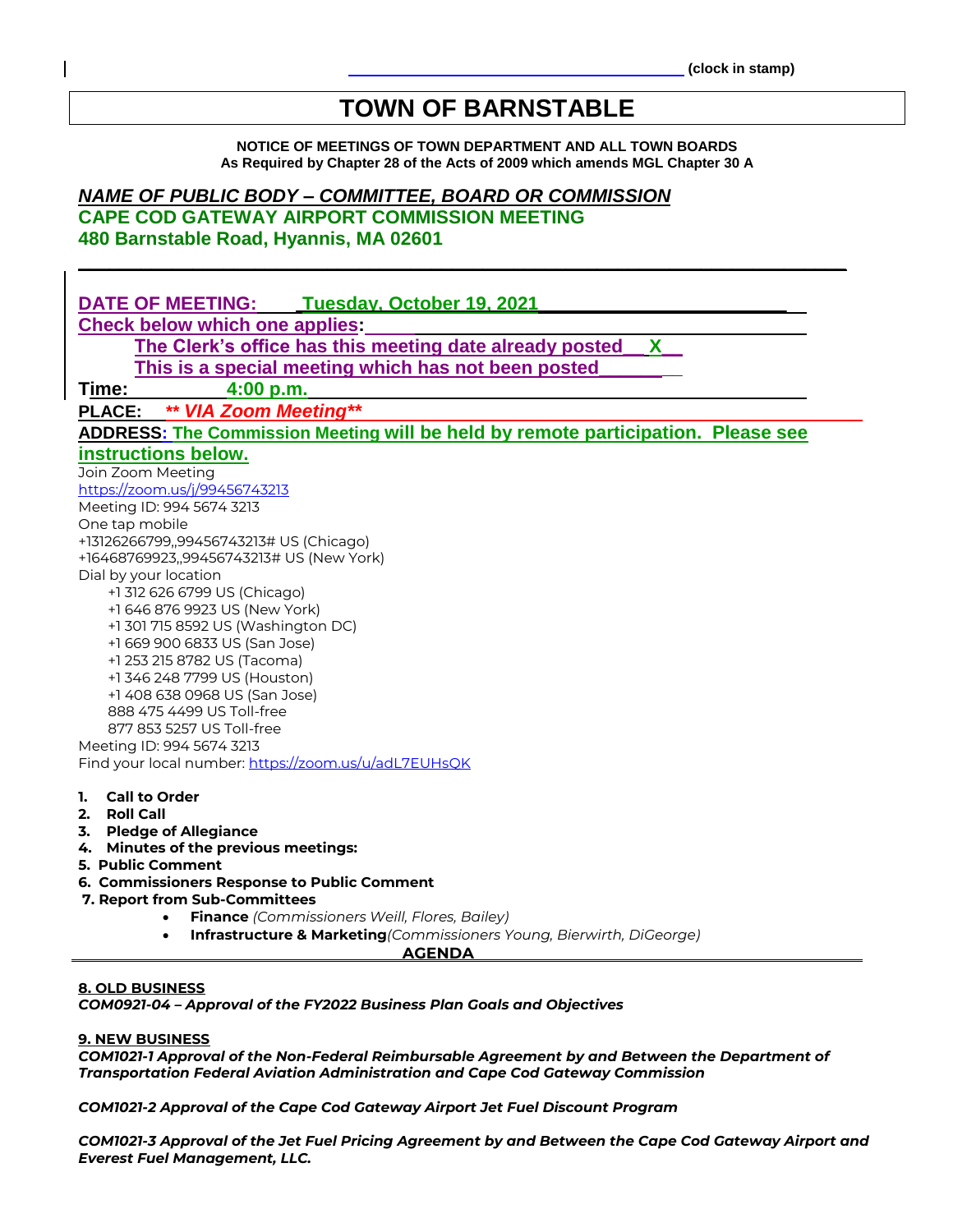*COM1021-4 Approval of the License Agreement by and Between the Cape Cod Gateway Airport and Heritage Turbines.*

*COM1021-5 Approval of the License Agreement by and Between the Cape Cod Gateway Airport and New England Aircraft Detailing.*

*COM1021-6 Review and Discuss the Capital Improvement Plan (CIP) for FY2023-FY2027 for Cape Cod Gateway Airport* 

*COM1021-7 Review and Discuss Federal Airport Grants & Status.*

*COM1021-8 Approval of the Amendment #9 by and Between Cape Cod Gateway Airport and Fennick & McCredie Architecture in the Amount of \$66,356.*

*COM1021-9 Approval of the Ross Aviation Electric Vehicle Charging Station Development and Site Host Agreement.*

# *COM1021-10 Approval of Ross Aviation Sign Plan*

# *COM1021-11 Approval of the Sign Plan Modifications for Airport Access Road to Meet Rebranding Efforts*

# **Updates:**

- o Upcoming November Finance Items:
	- o Hyannis Hangar LLC
	- o Griffin Avionics DRAFT Lease
	- o Modified/Updated Airport Rates & Charges
- o Upcoming November Infrastructure Items:
	- o Signage (Airport Access Road & Terminal)
	- o FBO Renovation Discussion
	- o Business Plan Update November 2021
	- o Website
- o Airport Finances Update
	- o Management to review with Finance Sub-committee and at the full Commission meeting
- o CARES Act Projects Update
	- o Replacement of T-hangar (Amendment Commission approved January 2021),
	- o Fleet Hangar Door Replacement (Amendment Commission approved January 2021).
	- o Mary Dunn Way Extension (underway and amendment/CONTRACT forthcoming).
- Airport Master Plan Update
	- o Complete
	- o Final documentation going to FAA for review
- o Town of Barnstable Budget
	- o FY2023 Capital Improvement Plan meetings completed see above
	- o FY2023 Operating Budget to commence October 2021
- Airport Environmental Assessment
	- o Selection of Epsilon Associates
	- o December 2021/January 2022 start as long as we have an approved Airport Layout Plan from the FAA
		- We originally anticipated a October start but we must wait for the FAA to complete the review and approval of the proposed projects and that will take 90-days
- o PFOS/Public Involvement Plan & Update
	- o Meeting with DEP on October 1 to go over Audit finding
	- Continuing data collection and preparing for submittal of the Phase III report to DEP in October/November 2021
- o Airport Rates & Charges Update (2021 review post-COVID19)
	- o FY2022 effort (November 2021)
- o Rebranding & Website Upgrade
	- Website modifications underway and an interactive test website will be available soon for Management and Commission review
- o Dates to remember:
	- o Good Morning Networking Breakfast with Cape Cod Chamber Membership October 29 0800 Airport Cafe
- o Lease Development Update
	- o RFP Development for non-aviation parcels